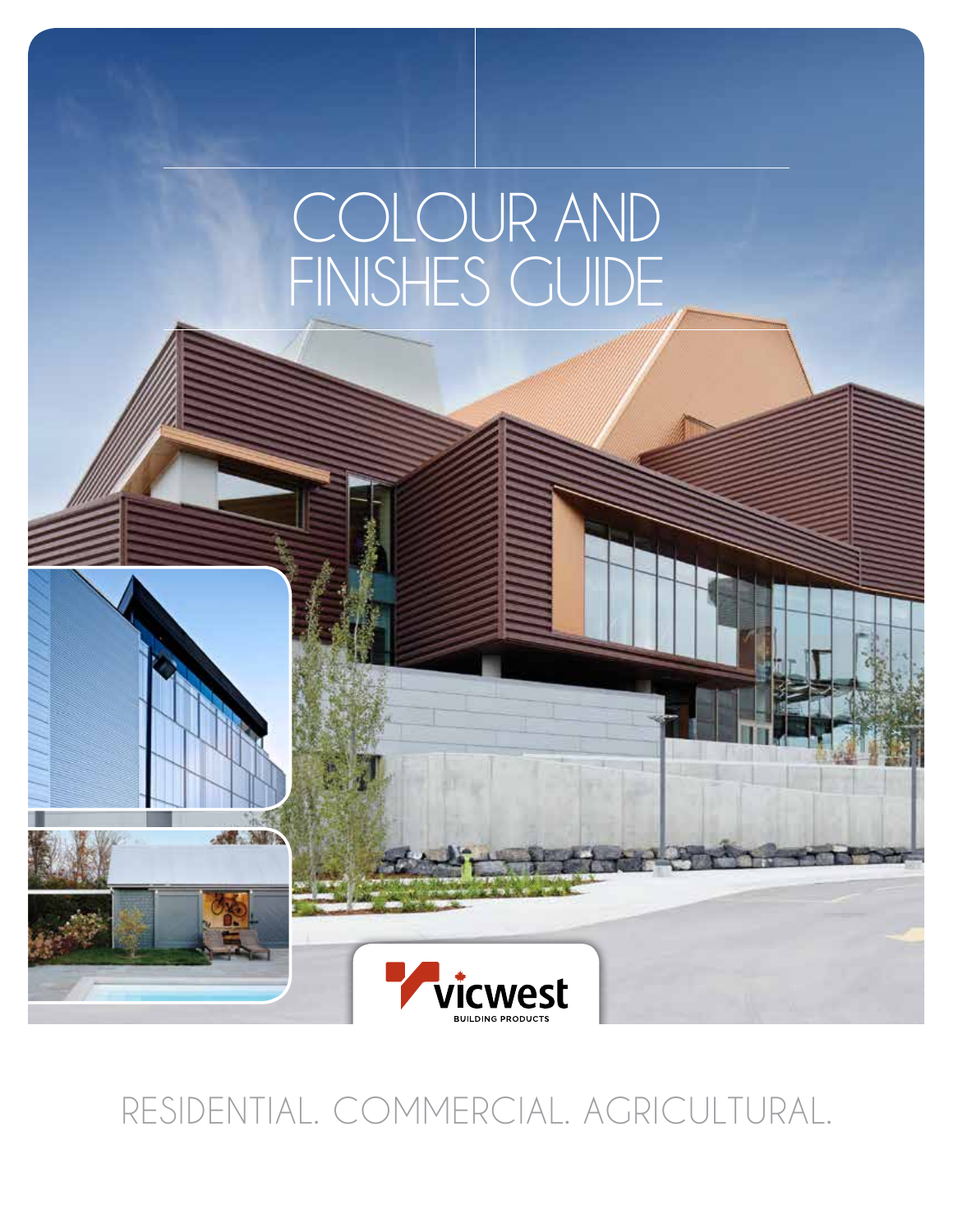

The colours and finishes shown in this chart may not be available in all profiles or steel gauges. Check with your Vicwest sales representative to confirm colour availability by product. COLOUTS Check with your Vicwest sales representative to confirm colour availability by product.<br>Custom Colours and Paint Finishes are available please contact your Vicwest Representative.

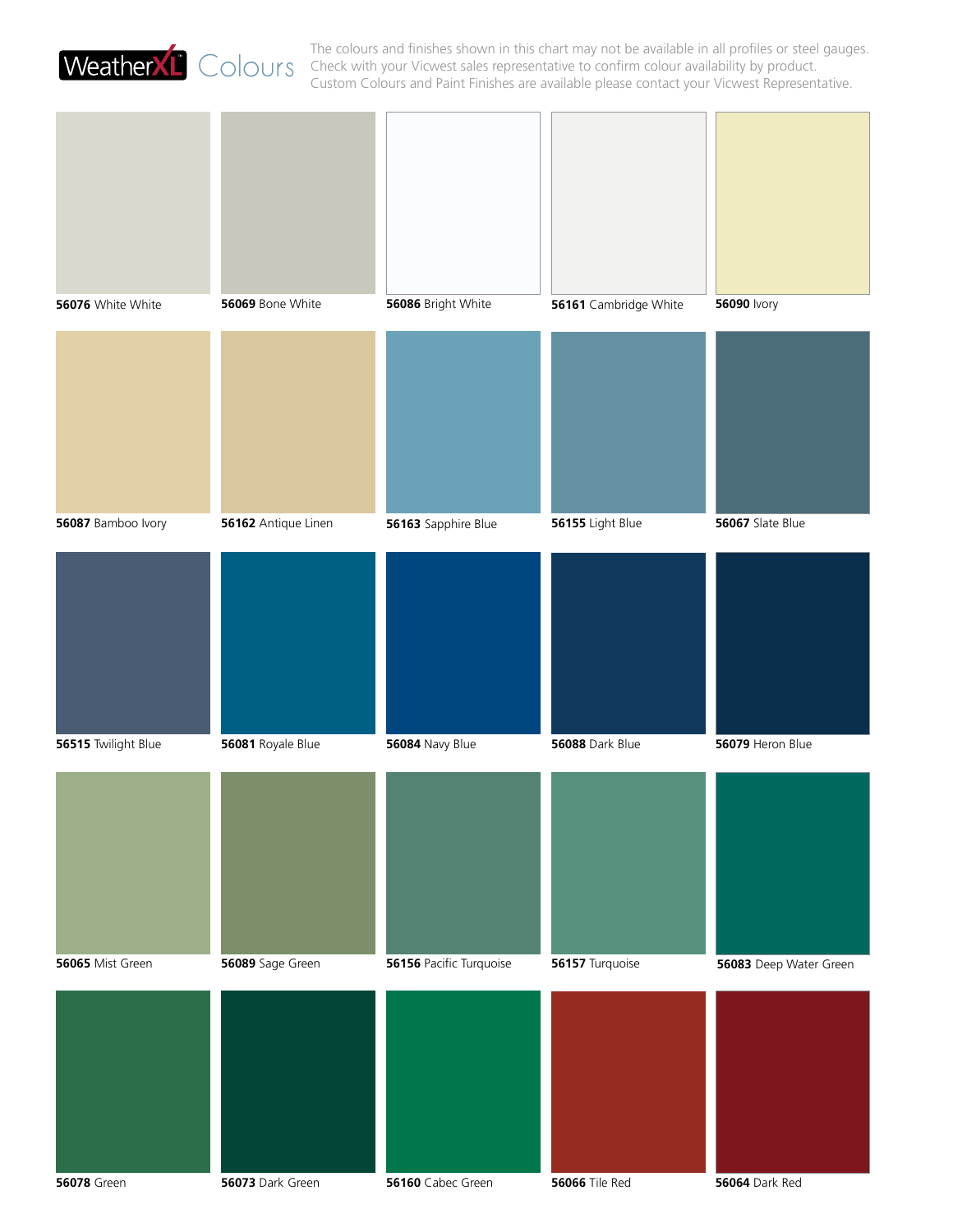

The colours and finishes shown in this chart may not be available in all profiles or steel gauges. Check with your Vicwest sales representative to confirm colour availability by product. Custom Colours and Paint Finishes are available please contact your Vicwest Representative.

| 56472 Cordovan         | 57319 Burgundy     | <b>56070 Gold</b>                                                      | 56063* International<br>Orange                                                                                                                                                                                                                                                                                                                                                                                                          | 56080* Bright Red |
|------------------------|--------------------|------------------------------------------------------------------------|-----------------------------------------------------------------------------------------------------------------------------------------------------------------------------------------------------------------------------------------------------------------------------------------------------------------------------------------------------------------------------------------------------------------------------------------|-------------------|
|                        |                    |                                                                        |                                                                                                                                                                                                                                                                                                                                                                                                                                         |                   |
| 56071 Stone Grey       | 55051 Pebble Khaki | <b>56074 Tan</b>                                                       | 56154 Metro Brown                                                                                                                                                                                                                                                                                                                                                                                                                       | 56077 Cocoa Brown |
|                        |                    |                                                                        |                                                                                                                                                                                                                                                                                                                                                                                                                                         |                   |
| <b>56158 Oak Brown</b> | 56082 Regent Grey  | 55090 Grey Berry                                                       | 56072 Charcoal                                                                                                                                                                                                                                                                                                                                                                                                                          | 56062 Dark Brown  |
|                        |                    |                                                                        | Warranty samples can be found at vicwest.com<br>For colours approved by Canadian Food Inspection<br>Agency (CFIA) or NSF International, and/or in<br>compliance with US Department of Agriculture<br>(USDA), Food Safety and Inspection Service (FSIS),<br>please contact your representative for current<br>offerings and supporting documentation.<br>*Contact your Vicwest Representative<br>for Custom Colour Warranty Information. |                   |
| 55174 Deep Grey        | <b>56068 Black</b> | 05712 Liner White (polyester<br>finish for interior applications only) |                                                                                                                                                                                                                                                                                                                                                                                                                                         |                   |

In accordance with ongoing efforts to improve our products and their performance, Vicwest Building Products reserves the right to change without notice the specifications contained herein.

The contents herein are for general information and illustrative purposes only and are not intended to serve as any type of advice. Every effort is made to ensure the accuracy of the information included in this brochure and it is believed that the information contained herein is accurate and reliable as of the date of publication. Vicwest Building Products, however, does not warrant or represent the accuracy or reliability of any information included in this brochure. Any reliance on any information without consultation with Vicwest Building Products or a duly authorized representative shall be at the user's own risk.